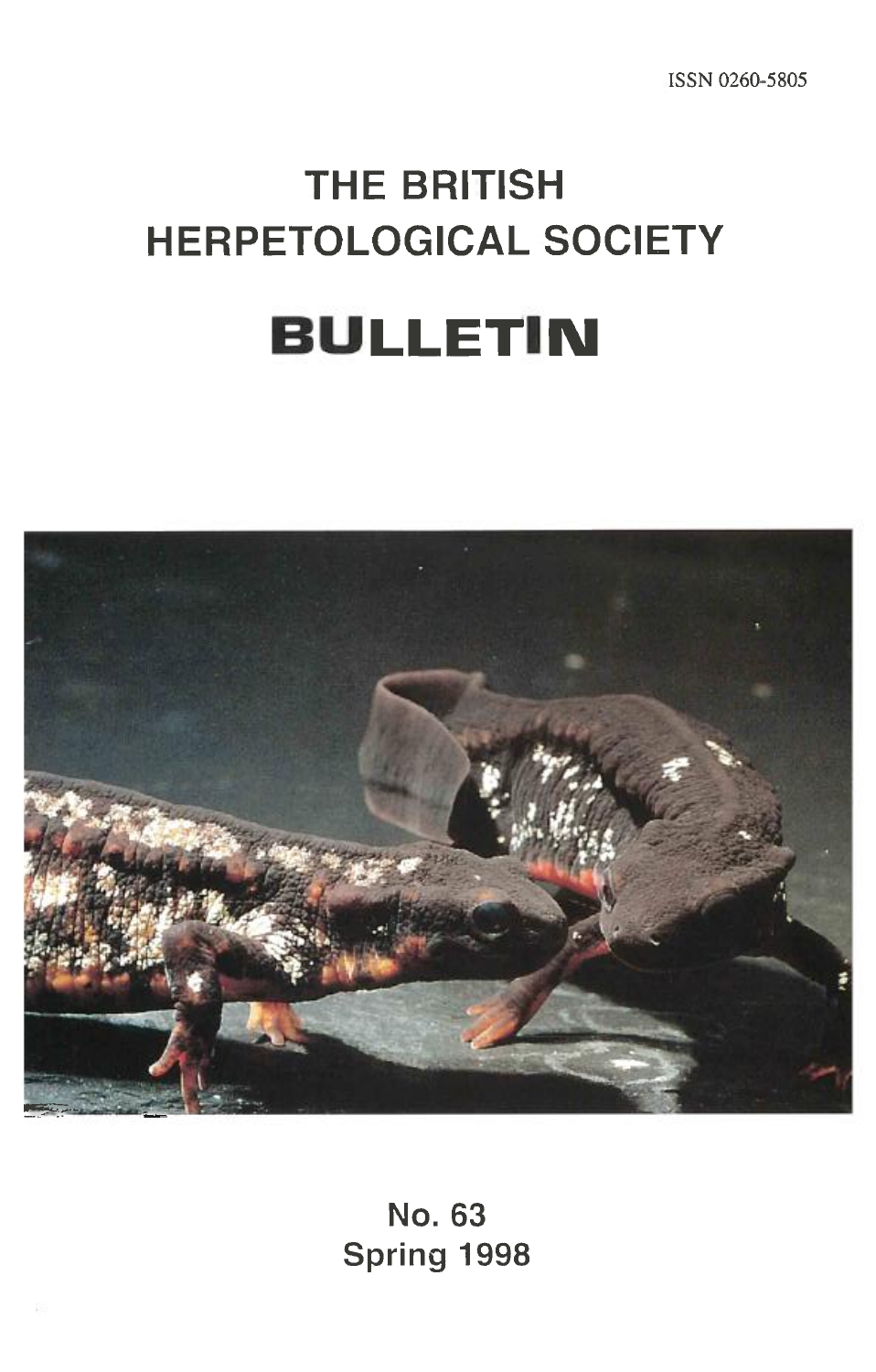# **MAINTENANCE AND BREEDING OF NEWTS OF THE GENUS**  *CYNOPS*

# MAX SPARREBOOM

#### *Van Neckstraat 99, 2597 SC Den Haag, The Netherlands*

#### **INTRODUCTION**

Newts of the genus *Cynops* are distributed in East Asia. Presently seven species are recognised: *C. chenggongensis, C. cyanurus* and *C. wolterstorifi* occur at higher altitudes in the Chinese province of Yunnan; *C. orientalis* occurs in East-central China; *C. orphicus* has been widely described from the Chinese province of Guangdong (Zhao & Adler, 1993). *C. pyrrhogaster* is widely distributed in Japan on the islands Hondo, Shikoku and Kyushu; *C. ensicauda* is found exclusively on the Japanese Ryukyu islands (Thorn, 1968).

These newts have been the subject of study for a number of years: I have studied the sexual behaviour of *C. ensicauda* and C. *orientalis* by staging encounters of males and females in controllable tanks (Sparreboom, 1994; 1996; Sparreboom & Faria, 1997) and by observing *C. ensicauda popei* in the natural habitat (Sparreboom & Ota, 1995). Most animals used for these scientific observations are still in good health (January 1998), showing reproductive behaviour and laying fertilised eggs. They do not only make good subjects for study but are also attractive and hardy animals in our aquariums. Some species of *Cynops* are occasionally imported to Europe through the pet trade. *C. pyrrhogaster* was commonly seen on the markets in the nineteen seventies, *C. ensicauda in* the eighties and *C. orientalis* in the eighties and nineties. There is a substantial body of literature, much of it in German and Dutch, about their maintenance and breeding in indoor aquariums (for instance Gerlach, 1933, 1934; Sparreboom, 1982; Van Leeuwen, 1984; Van Leeuwen & Muddle, 1984; Zaremba, 1993; for further references, see Sparreboom, 1994).

The present paper reports my own experience in breeding the species *C. pyrrhogaster, C. orientalis, C. cyanurus* and *C. ensicauda,* from 1975 onwards. For part of this period, especially since 1989, I kept a diary of events such as onset of courtship, breeding, diseases and deaths, and growth of juveniles. There is not one exclusive method to obtain breeding success, and I do not claim that my way of keeping the animals is better than that of others. My main purpose has been to observe the behaviour of the animals. Consequently I have given visibility of the animals a higher priority than rearing the greatest possible number of offspring. I have paid much individual attention to each of my over 70 animals, taking care to offer them sufficient space, hiding places and a variable diet. I do not have exact data of the numbers of juveniles which I raised successfully and passed on to others, nor can I offer a fool-proof recipe for captive breeding.

#### **GENERAL REQUIREMENTS**

*Cynops* species are basically pond breeders, although they may occasionally also be found in slowly running water. Their life history and reproduction, or what is known of it, resembles that of European species of *Triturus in* various respects: both sexes come to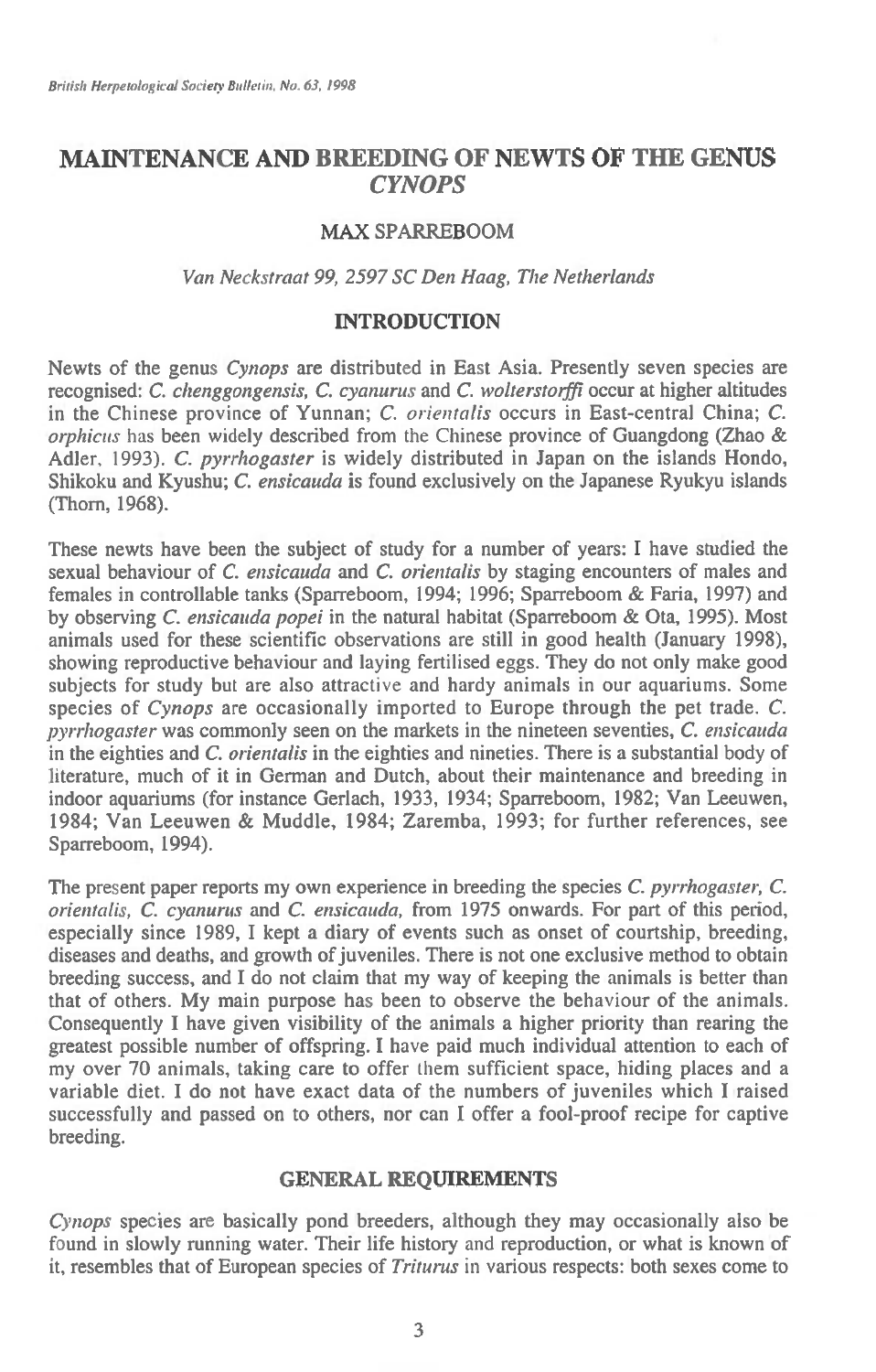

Plate 1: Cynops pyrrhogaster sasayamae, originating from the surroundings of Kyoto, Japan. Male (right), displaying to female.



Plate 2: *Cynops orientalis,* unknown collection locality (China). Female laying an egg, in upside down position.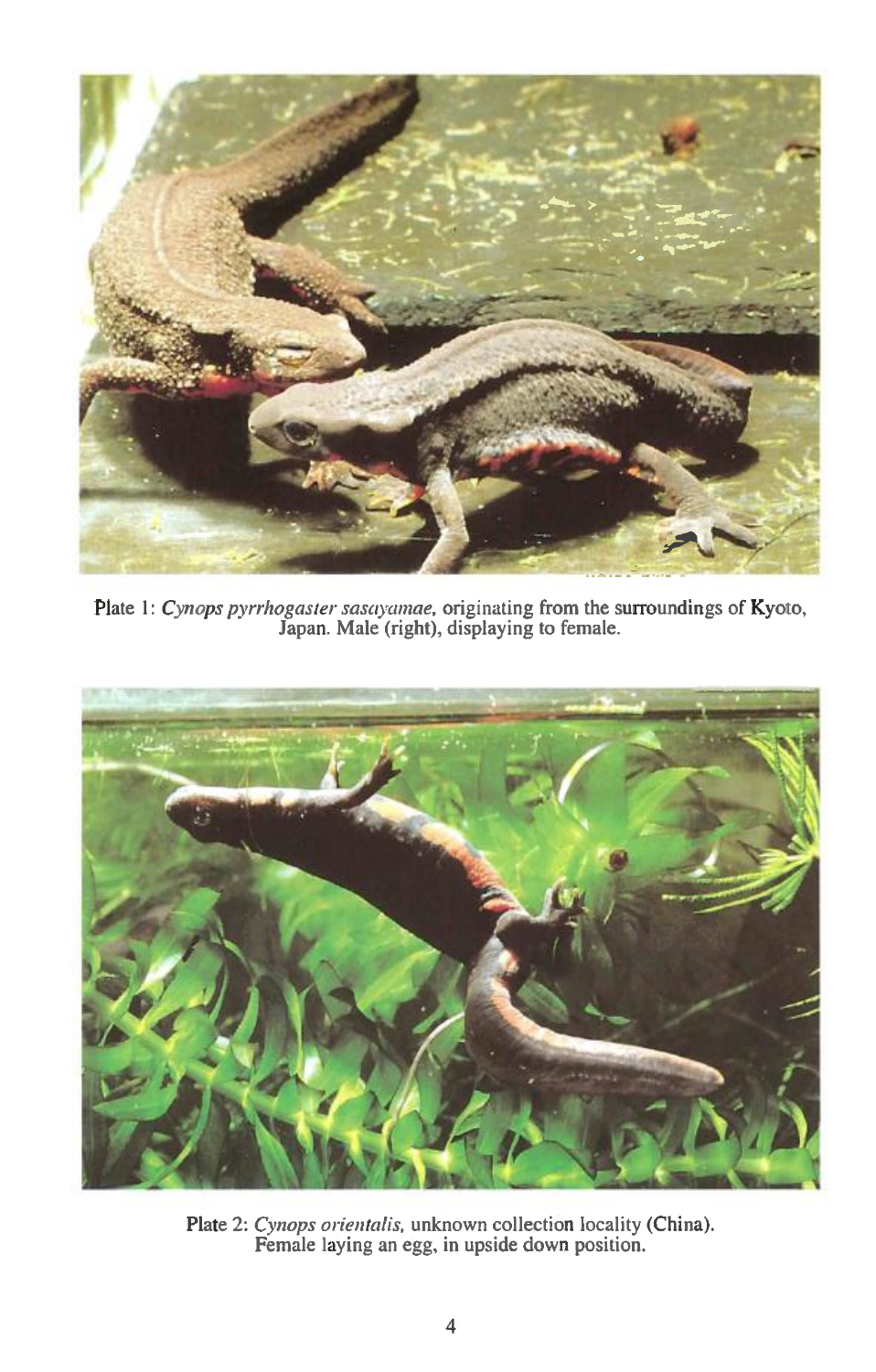

Plate 3: *Cynops cyanurus,* unknown collecting locality (China). Close-up of female, showing distinctive orange patch on cheek.



Plate 4: *Cynops ensicauda,* originating from Amami-oshima, Japan. Male, *left,* depositing a spermatophore in front of the female.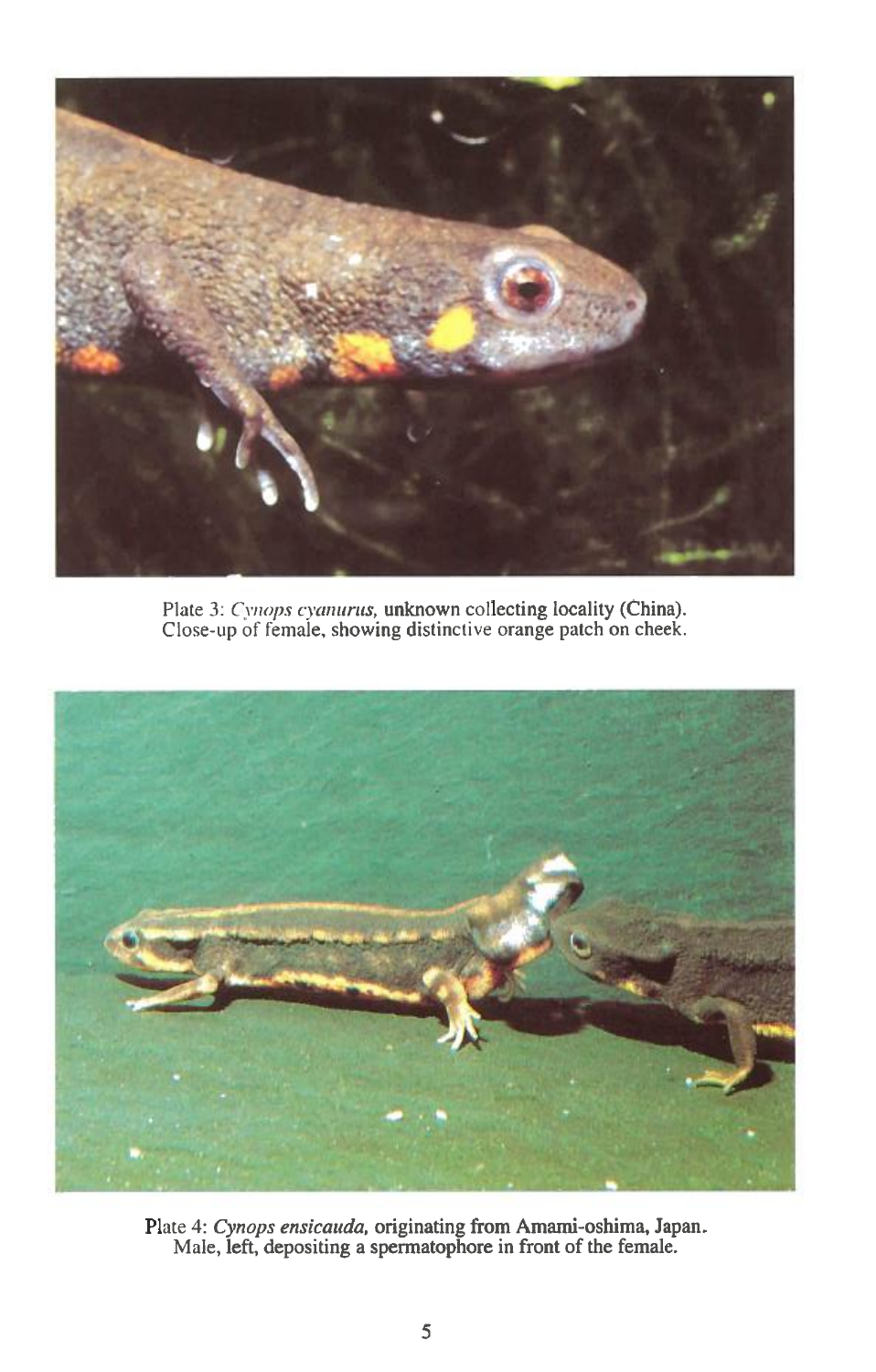the pond for breeding and may stay in the water well beyond the breeding period. In nature the animals live on land for at least several months in winter and lead a largely hidden life during that period. In captivity it is mostly possible to keep the animals in water all year round. Whether this affects their readiness to mate or may otherwise influence their behaviour is not entirely clear, but in my experience the timing of their sexual activities under these circumstances is not very different from life in the natural habitat. A positive practical effect of keeping the newts constantly in water is that it enables one to control the animals better and keep an eye on their feeding condition. Furthermore, juveniles grow quicker when reared in water. A floating piece of cork serves as a semi-terrestrial refuge in my aquariums.

# THE AQUARIUMS

My animals are housed in some twenty glass tanks of different sizes. The minimum size for two or three C. *ensicauda,* the largest species, is 60 x 30 x 30 cm. A container of this size can accommodate two couples of *C. pyrrhogaster* or *C. cyanurus,* or three couples of *C. orientalis.* An aquarium of 30 x 20 x 20 cm suffices for two or three *C. orientalis,*  the smallest *Cynops* species.

The aquariums are covered by two sheets of glass, one fixed under the light tube, the other removable. Illumination is by one fluorescent light tube of 36 W, covering two aquariums at a time, or through Philips OL electronic/C lamps between 20 and 36 W (1500 lumen). The lamps are placed on the glass sheet and are covered by a simple sheet of aluminium foil. An automatic timer regulates the day-night rhythm, which varies per season: the animals are given some 12 hours light in summer and 18 hours in winter. I do not adhere to this scheme very strictly. Often the lights are also switched on in the evenings. Surprisingly, this appears to activate, rather than to disturb the newts.

#### PLANTS

Only the strongest plants are used, such as *Sagittaria, Fontinalis, Elodea, Ceratophyllum, Hydrocotyle.* These plants are good hiding places for the newts and are used by the females to attach their eggs. The plants are arranged in such a way that the front window and some space in the middle of the aquarium are left open to allow observation and to allow the light to penetrate.

# FLOOR

The floor of the aquarium is covered with gravel, sand or peat only. *Sagittaria* will grow well without additions to the sand, gravel or peat. Coarse gravel creates a larger surface, that gives room to a rich micro-fauna. In aquariums without a filter such as mine, this helps to absorb organic excretory matter. With few plants rooted in the soil, the substrate can be cleaned easily during the routine cleanings which are carried out once a month. During these cleanings, algae and detritus are removed, plants cut back, and one third of the water replenished.

#### AERATION

The water is only aerated occasionally when tanks temporarily contain a greater number of animals then mentioned above. Small capacity water filters are rarely used. The animals appear to be disturbed by moving water. They become restless and try to swim away from the stream.

# FOOD

All species receive the same food items, bigger animals take larger prey than the smaller ones. A favourite food is the earth worm *(Lumbricus terrestris).* The dung earthworm *(Eisenia foetida),* which is frequently offered in pet shops, is taken less readily or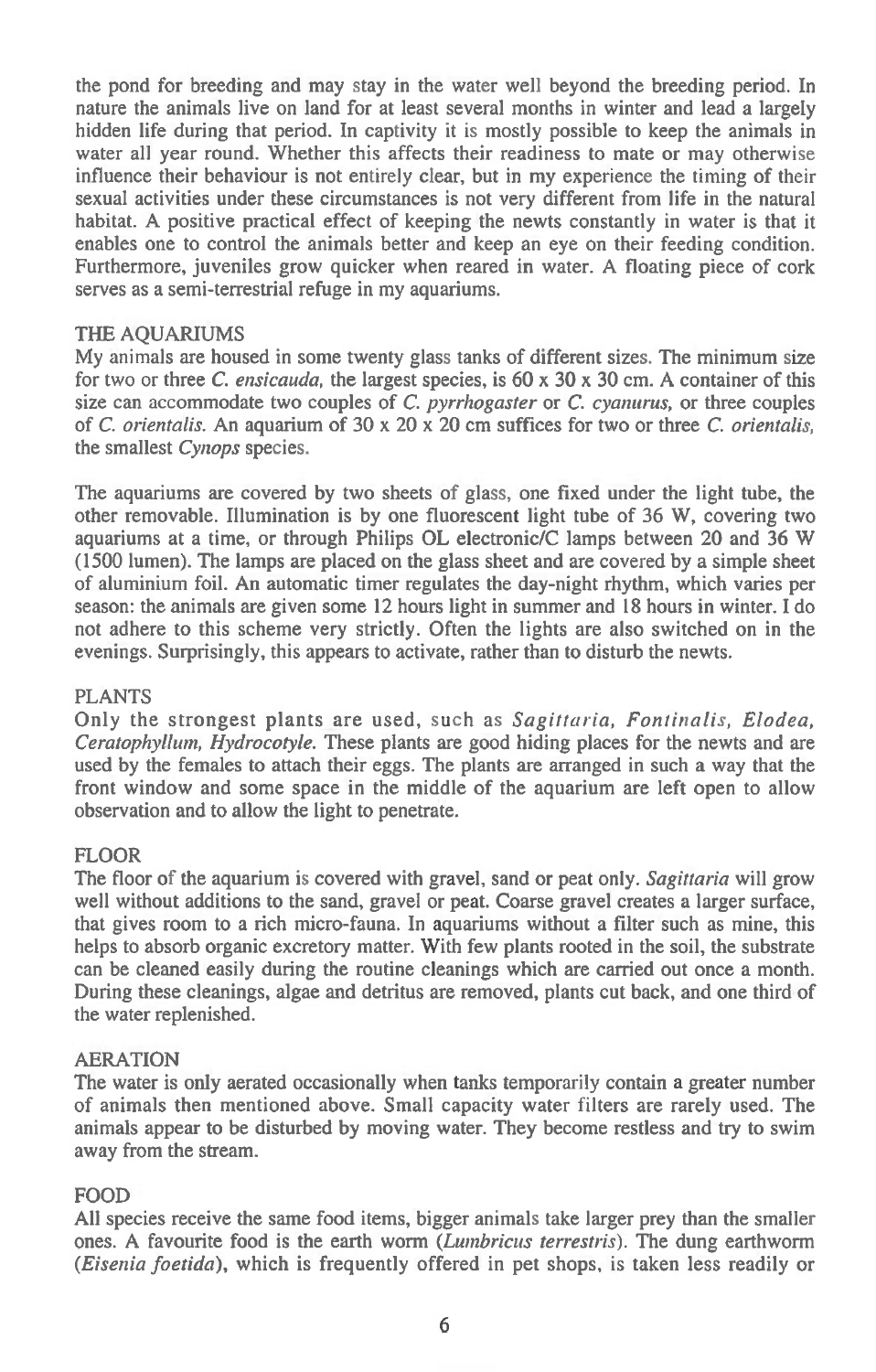refused. Maggots, mosquito or midge larvae *(Chironomus), Mysis* and *Anemia* are regular food items. Many species of water insects are taken such as *Daphnia* and *Cyclops,* as well *as* small slugs, *Tubifex* and millipedes thrown into the water. Small pieces of lean meat such as heart, liver and fish are taken, but if left uneaten pollute the water rapidly. A great advantage of keeping *Cynops is* that the animals recognise and accept dead food items, even if these do not move. High quality foods such as *Anemia*  and *mysis* can be offered in deep-frozen form all year round. I feed juveniles *ad libitum,*  the adults are fed about twice per week. If well-fed, the animals can endure at least three weeks without food, without apparent sign of deprivation. Although the newts survive on earthworms or a single other food item, they are best given a variable diet and not too much *Tubifex* as this food is rich in fat, it may contain pollutants and can be the cause of gas in the stomach. Individuals of all species are known to eat their own species' eggs, even shortly after having been fed. C. *ensicauda is* a notorious predator of its own eggs. This behaviour has also been observed in the natural habitat (Sparreboom & Ota, 1995) and does apparently not represent an anomaly of life in captivity or a habit resulting from food deprivation. Frog spawn is eaten as well.

## **TEMPERATURE**

Very probably, a combination of seasonal temperature fluctuations and the changing day-night regime influence or determine the timing of reproduction. In captivity the male newts develop secondary sexual characteristics such as swelling of the cloaca as soon as temperatures drop in Autumn: from October onward, when water temperatures fall from round 20° to 10°-15°C and the light regime is reduced, the first courtship activities can be observed. In my aquariums sexual behaviour can be observed until mid May and in *C. ensicauda* until mid summer. I do not influence the water temperature through a heater. By placing the tanks on top of one another on storage racks, the top aquariums are warmed up by the lighting on the aquariums below. Keeping the tanks in unheated rooms is better than in centrally heated apartments, except for *C. ensicauda* which is used to temperatures well above 20°C and will do fine in centrally heated apartments.

#### **SPECIES ACCOUNTS**

#### *Cynops pyrrhogaster*

The Japanese Fire-Bellied Newt used to be a common pet among keepers of newts, but is less frequently seen at present. This may partly be caused by the sharp decline of this once common species in the natural habitat (Terutake Hyashi, Hidetoshi Ota, pers. comm.), by saturation of the market, or for unknown reasons. I have kept and bred animals belonging to the subspecies *C. p. sasayamae* for over 10 years since 1975 and have kept them again from 1994 until now. (Typical for the behaviour of the Sasayama race is the leaning of the foot on the female's neck during tail fanning by the male).

The males come into breeding condition every year; courtship can be observed from November to May; egg-laying has been irregular. Other forms than the Sasayama race, the collection locality of which was unknown, have not reproduced in my aquariums. To come into breeding condition, this species requires a period of hibernation, with temperatures falling to about 5°C. If the room or the aquarium cannot be cooled, the animals can be kept in a refrigerator in small plastic boxes filled with moss during the winter. The humidity must then be checked regularly. Eggs are best removed to avoid predation by the parents. Usually a few eggs escape predation and develop well in the parental aquarium. I once reared a few juveniles in a small plastic box furnished with pieces of cork bark and sphagnum for shelter. Food consisted of *Tubifex,* small earthworms and insects, held before the snout of the juveniles. These reached adult size in three years.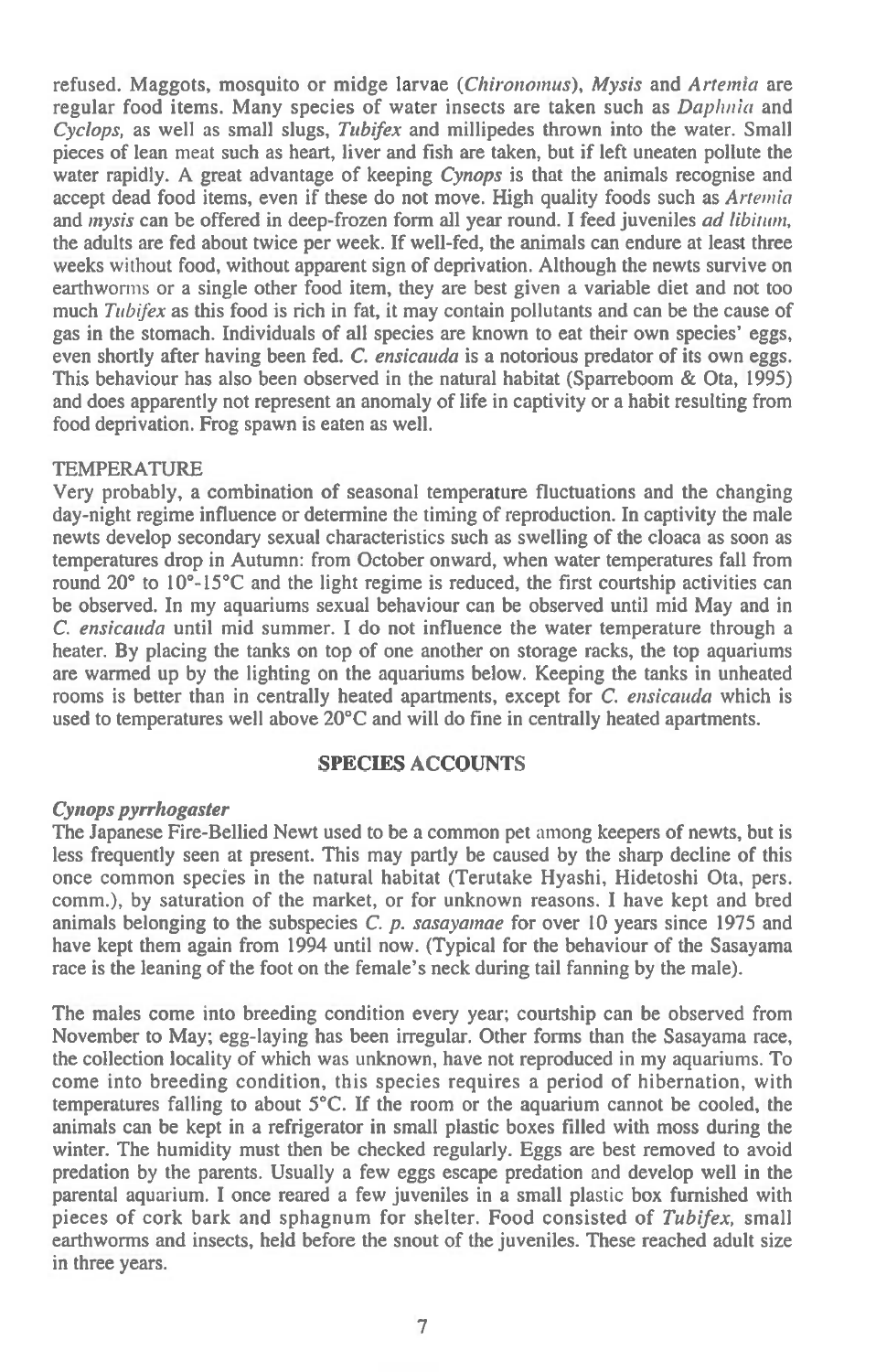**The sexual behaviour is described by Tsutsui (1931), Kawamura & Sawada (1959) and Arnold (1972). Accounts of breeding are common and can, for instance, be found in Klingelhoffer (1956), Thorn (1968) and Van Leeuwen (1983).** 

# *Cynops orientalis*

**The Chinese Fire-Bellied Newt is the smallest species of** *Cynops,* **measuring from 7 to 9 cm. It is imported from time to time, occasionally in large quantities. These shipments usually come from Hong Kong, but the collecting locality of the newts is unknown.. Very little is known about habits and life-history of this species (cf. Chang & Boring, 1936; Thorn, 1968). I kept about six specimens for about five years in the eighties and I have kept them again since the summer of 1994. They are very lively and eat dead prey easily. Their requirements are similar to** *C. pyrrhogaster.* **They also require a winter break with lower temperatures for good breeding results.** 

**In captivity breeding starts in December and continues until May. Egg laying was observed from March until the end of June. Eggs are laid in a similar way to**  *C. pyrrhogaster,* **between leaves of water plants. I removed the eggs and put some peat in the water to raise the level of acidity to help prevent moulding and infections. The larvae are similar to those of C.** *pyrrhogaster,* **their rearing is unproblematic until metamorphosis when many larvae die. The first metamorphs were found at the end of July. The juveniles are small, about 33 mm, and have a tendency to go on land, which is only natural but makes them difficult to feed. I have not reared animals to adulthood, but their propagation has been achieved by other breeders, who succeeded in keeping juveniles in the water after metamorphosis. The best results have been obtained in aquariums with a dense vegetation of** *Sagivaria* **and other plants.** 

**For records of breeding see Freytag (1961) and Koepernik & Herrmann (1991). In aquarium books this species is sometimes mistaken for** *C. pyrrhogaster* **(Staniszewski, 1995, where** *C. orientalis,* **not** *pyrrhogaster,* **is depicted on p. 177 and 264). The sexual behaviour differs in some temporal aspects from that of other** *Cynops* **species (Sparreboom & Faria, 1997).** 

# *Cynops cyanurus*

**This species has incidentally turned up in the pet trade, but may often go unnoticed, due to its superficial resemblance to other** *Cynops* **species. Moreover, newts have occasionally been mis-identified** *as cyanurus,* **when it actually concerned** *orientalis* **or**  *pyrrhogaster* **(see also Grosse & Laubner. 1988; Grosse & Koepernik, 1993). This species is characterised by a distinct vertebral ridge, a rather rough skin with many small granules, and especially by an orange-red spot at the corner of the mouth, as well as by distinct outer metacarpal and metatarsal tubercles. The male develops a shining bluish tail in the reproductive season (Lieu et al., 1962). Little is known about this species. The courtship repertoire is not entirely known, but seems to follow the pattern of the other**  *Cynops* **species (Fei & Ye, 1988 and personal observations). I hope to study the sexual behaviour of this species in more detail in the coming years.** 

**I have kept three pairs of this species from 1985 to 1989. They were sensitive to diseases, that caused parts of the skin and extremities to rot away. After observing a progressive infection of the tail in some specimen during some weeks, I decided to cut off the rotting part of the tail. The wound then healed within days and the tail almost fully regenerated in a year's time. The fact that these animals proved more difficult to keep in good condition may be due to a greater sensitivity of this species to water quality and temperature, which in the natural mountain habitat might be rather different from what we can offer** in an **indoor aquarium. The care and maintenance was in my case**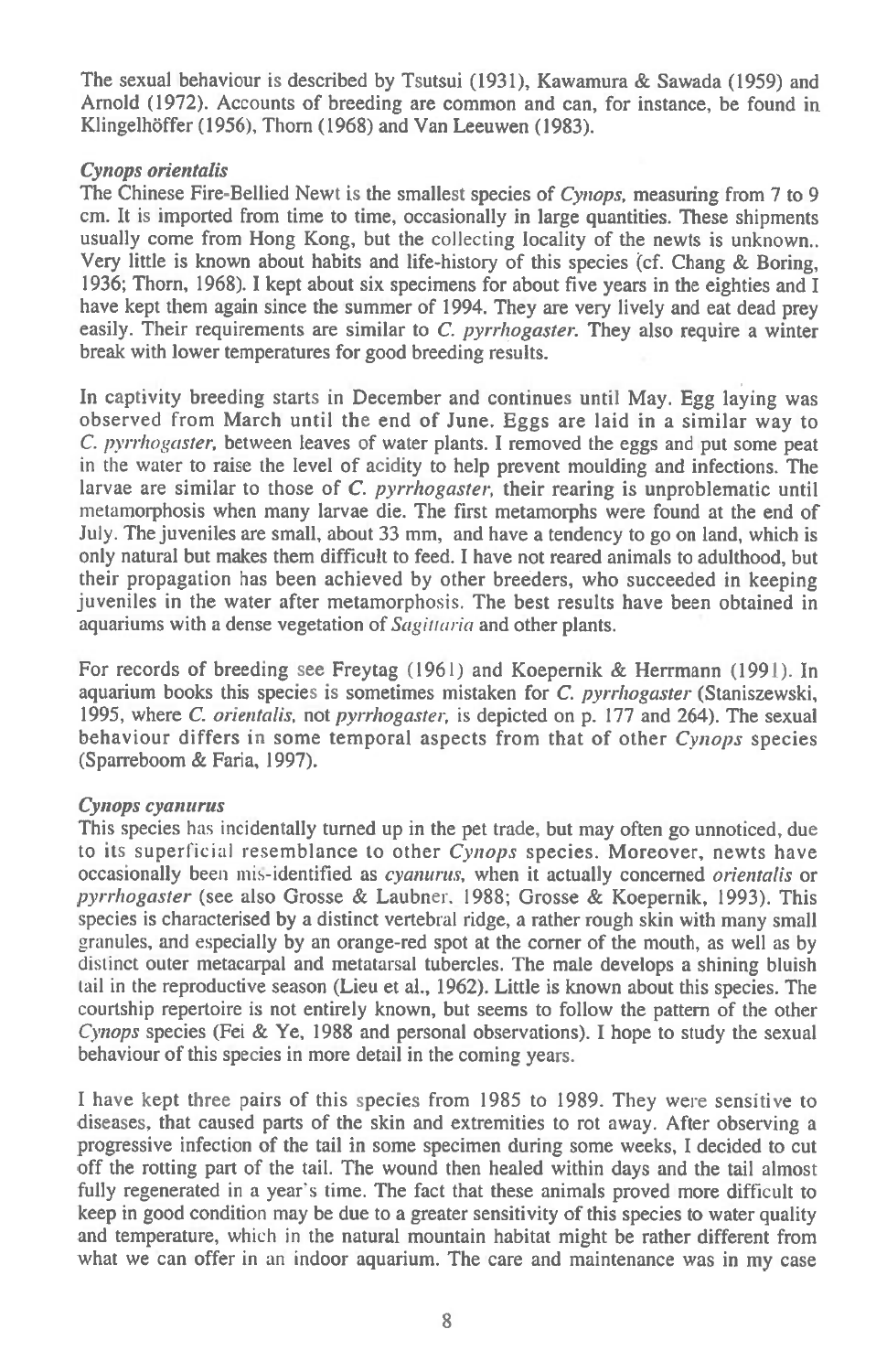similar to that of the other species, which might be an error. Even so, the animals reproduced successfully in 1987. A conspicuous feature was the fact that in larvae the orange spot on the cheeks was already visible well before metamorphosis. Metamorphosis took place in October/November. I did not rear juveniles to adult size.

Fei & Ye (1988) describe a subspecies *C. cyanurus chuxiongensi* from Chuxiong in Yunnan (altitude 2100-2400 m) for which water temperatures of 18° to 27°C in the breeding season are recorded. These authors have bred animals and also report that development from egg to sexual maturity takes about two years. Recently *C. cyanurus*  was bred by Dr Jürgen Fleck (Hanau, Germany). In 1997 I acquired three adults and some of his Fl offspring, some hardly 40 mm long juveniles living entirely on land, eating *Drosophila* larvae, springtails and *Chironomus* larvae.

### *Cynops ensicauda*

The attractively coloured Sword-Tailed Newt is imported irregularly and has been bred in captivity many times since Gerlach (1934; and see references in Sparreboom, 1994). With a total length of 11 to 15 cm this is the largest species of *Cynops.* Little is known of its life history. In 1993 I collected a small number of animals in the Ryukyu archipelago *in* southern Japan (see Sparreboom & Otaa, 1995). All these animals belong to the subspecies *popei.* Fourteen specimens of the nominate race *(C. e. ensicauda)* were sent to me that same year from Amami-oshima. All individuals of the nominate race are uniformly chocolate brown on the dorsum with yellow dorso-lateral stripes in some specimens, whereas all specimens of *popei* have a pattern of more or less bright-coloured spots on the back, which is black (Inger, 1947). One difference between the two subspecies stands out, but has to my knowledge not been reported earlier: in the breeding season, males of *C. e. ensicauda* develop a silver stripe in the tail, similar to but not as clearly demarcated as in European Crested Newts, whereas this has thus far never been observed in C. *e. popei.* Until now I have observed no subspecific variation in behaviour patterns.

In Great Britain this species is apparently less common among breeders (Mattison, 1993, p. 95 depicts a poorly discernible *Pachytriton,* mistaking it for *C. ensicauda).C. ensicauda* occurs at tropical latitudes and in captivity requires temperatures from 20° to 30°C in summer and 12° to 15°C in winter. These temperature requirements probably are a reason why the animal breeds so readily in our homes. No hibernation is therefore required to elicit breeding, the animals are hardy and eat practically all food items mentioned above. I started with two adult pairs purchased in 1983. Presently three of these individuals are still alive (January 1998). I acquired more specimens via the pet trade in 1989 and kept them and their offspring, until 1997. Most of the animals that I caught as adults in 1993 are alive and reproducing yearly until today. This species can reach a respectable age. Thorn (1968) reports an individual of 20 years old. Animals whose origin can be traced back to 1957 and which possibly originated from specimens bred by Gerlach (1934), are still alive in the collection of Wolfgang Mudrack in Berlin (W. Mudrack, pers. comm, October 1997).

Sato (1943) reports that in the natural habitat eggs are laid from March to July/August. In my aquariums breeding and egg laying starts in October, continuing until the end of June. But eggs are laid in practically all parts of the year and larvae can be found at all times. Animals bred in 1992 and kept in water at room temperature after metamorphosis, reached sexual maturity after two years and reproduced in 1994. At metamorphosis the juvenile newts measure between 40-50 mm.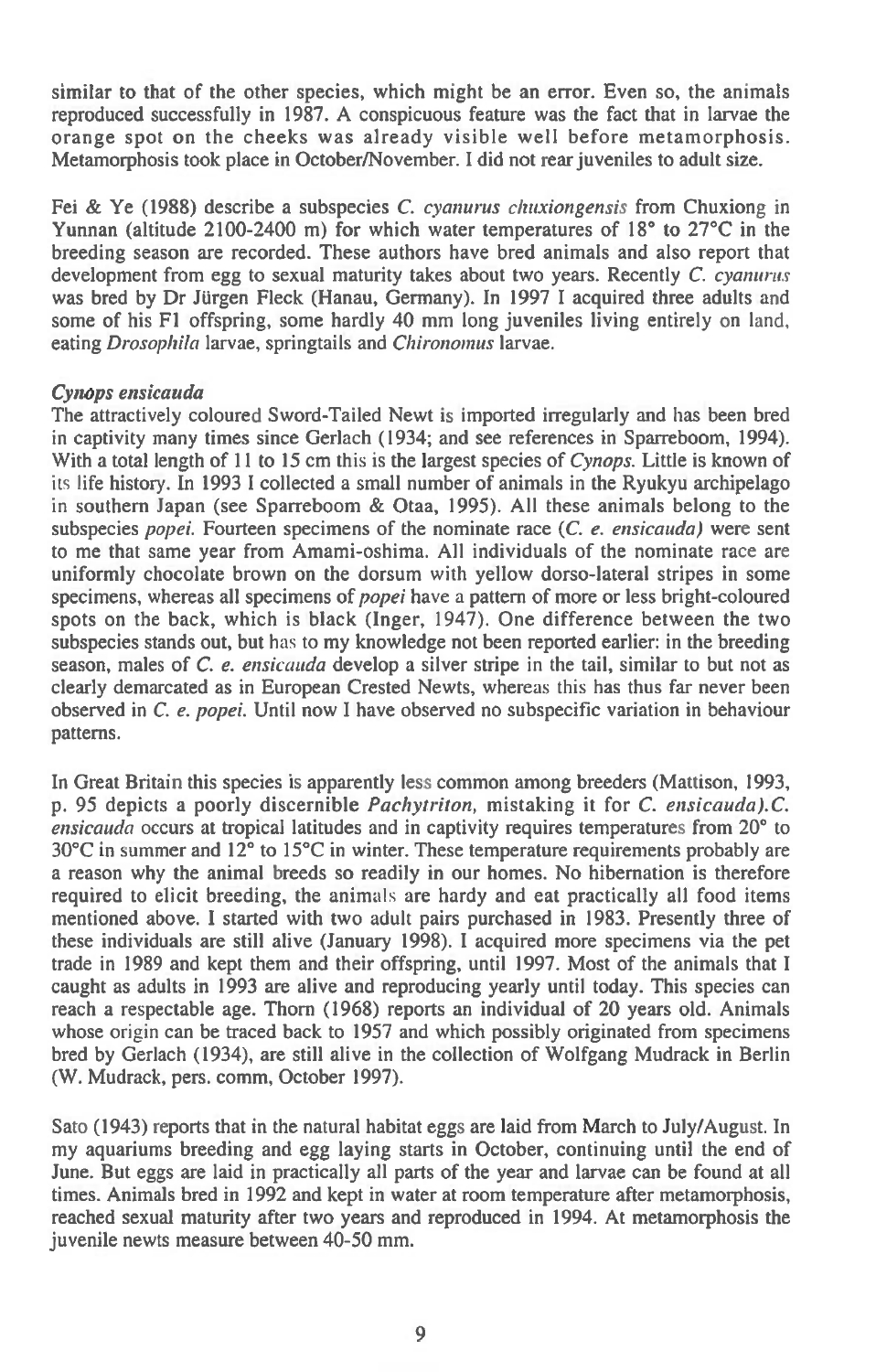# **REARING THE LARVAE**

I have reared the larvae of all *Cynops* species in a similar way, by raising them in aquariums filled with tap water and furnished with some water plants. Food consists of *Cyclops, Daphnia, Anemia, Chironomus, Tubifex* and occasionally *Mysis.* The larvae prefer living food but will also take deep-frozen *Artemia* and *Mysis*. Larvae grow bigger in larger (for instance 35 litre) than in small (for instance one litre) containers. The best results I obtained were by leaving a number of larvae in the  $60 \times 30 \times 30$  cm aquariums with the adults and catching them upon metamorphosis. Once the larvae are in the freeswimming stage, they manage to escape from the adults who occasionally snap at them. The larva spurts away if an adult newt comes in the close vicinity of the larva. It is unclear if eye-sight or lateral line senses alert the larva to the approach of a predator.

Rearing the larvae is unproblematic, but raising metamorphosed juveniles is more difficult and requires much individual attention. The metamorphs normally creep on land and look for moist places where they can keep their feet and rest of the body dry. Food given on land consists of springtails, mosquito larvae, *Drosophila* larvae and *Tubifex.*  Even so, it is hard to control growth and who is eating what; the small containers in which the animals are kept can easily turn into rotting newt cemeteries within a day. I get the best results if I manage to keep juveniles in water. They are housed in small plastic shoe boxes with 2 cm water and some peat, moss and water plants, allowing them to sit in water with their heads raised out of the water. Food given in water consists mostly of mosquito larvae. Growth is usually slow, even when the animals are kept at room temperature all year. The young reach maturity in two to three years time. I have kept juveniles of *C. ensicauda popei* and C. *e. ensicauda* in this way, others have reared C. *orientalis* in this manner. For juvenile *C. pyrrhogaster* and *C. cyanurus,* which I only managed to keep on land, I am not aware of any results with aquatic rearing. For C. *ensicauda* it has been emphasised by many breeders from Gerlach (1934) onward, that the larvae and young must be kept warm (20° to 30°C), an observation that I can confirm. There is still much room for experimentation in finding out the best methods of raising the young to adulthood.

Captive bred newts occasionally have yellow or orange belly colours, instead of the bright red ventral coloration often found in the wild animals. Most probably, this is due to carotene deficiencies in their diet during the larval and early post-metamorphic stages of development. Feeding insects rich in carotene such as *Daphnia* and *Anemia* usually results in young animals with brighter colours. Animals with a bleaker coloration are apparently not weaker than the bright-coloured ones and show the same behaviour in captivity. In natural populations of *Cynops ensicauda* the belly colours are very variable, with red and yellow coloured individuals occurring in the same population. One juvenile *C. ensicauda popei* which by accident spent a year in the soil of my (fenced) garden in Strasbourg (1992) showed deep red colours when I found her, 85 mm long, but I don't know what she had eaten. In my experience, red belly colours — especially in *Cynops pyrrhogaster — may fade a* little after some years of captivity. This is probably also the result of nutritional deficiencies.

#### **DISEASES**

Over the years a number of animals have been affected by diseases, many of which proved fatal in the end. All the well-known disorders of amphibians can also be found in *Cynops.* The disease that occurs most frequently among my animals is the rotting away of toes and extremities and the occurrence of holes in the skin on head, neck and other body parts. This disorder can sometimes be cured by baths of Pottasium permanganate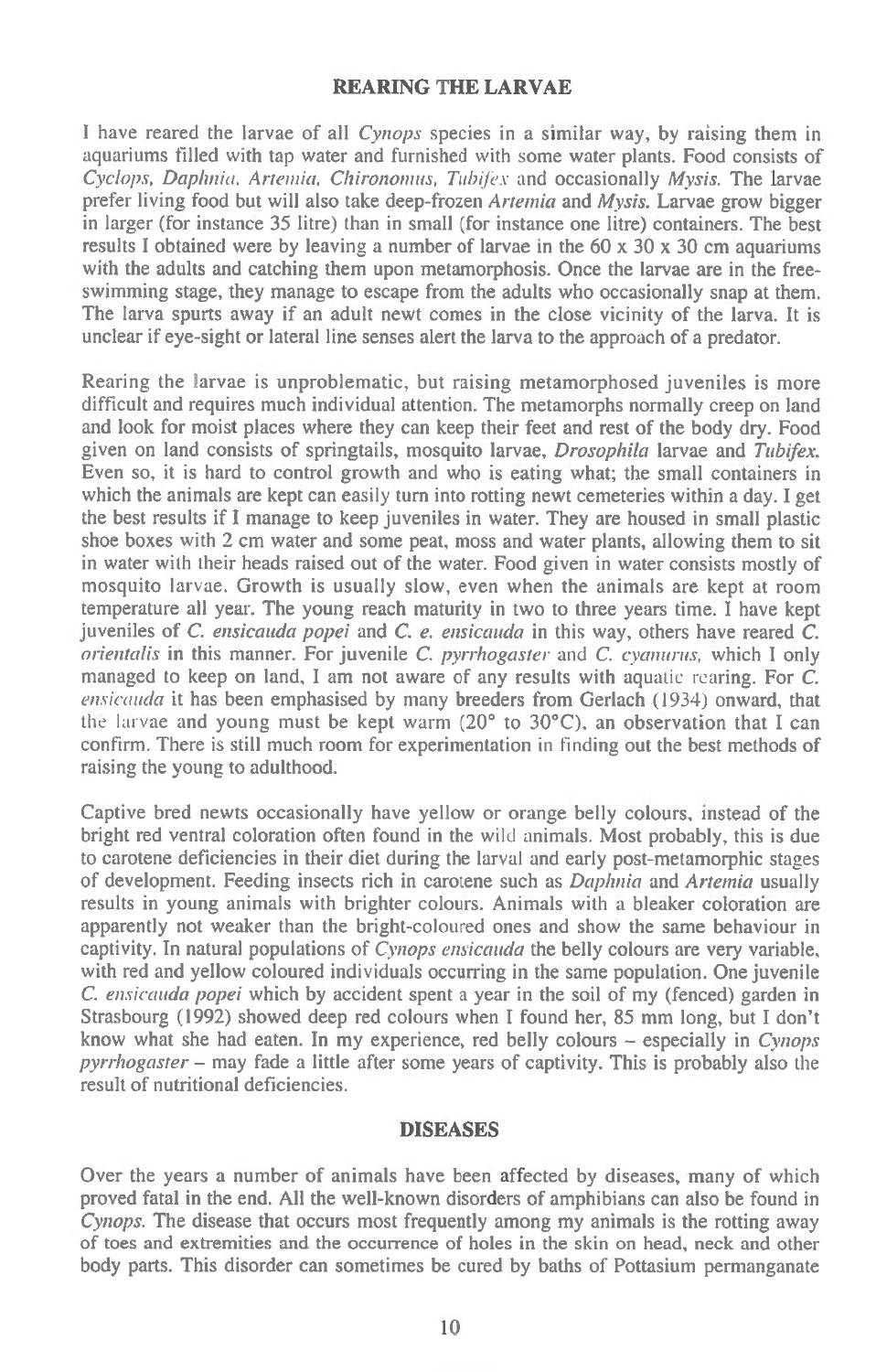and may then disappear temporarily, but can be very resistant. The wounds may heal and do not necessarily lead to the death of the animal. The cause may be a bacterial infection.

Other diseases are deformities in the hands and feet, slow emaciation and refusal of food, swellings around the joints of the legs and under the skin and the disease commonly known as `Molch-pest'.

It is not possible to identify specific causes for each disease, let alone a reliable cure. Among breeders in Germany a drug called Baytril has proved to be a good remedy against various sorts of infection, but I have no experience with it myself. For a recent survey on amphibian diseases the reader may be referred to Jarofke & Herrmann (1997).

# ACKNOWLEDGEMENTS

The Dutch society for herpetology and terrarium keeping, LACERTA, and the German society for herpetology and terrarium keeping, SALAMANDRA, each have working groups focusing entirely on the study and breeding of salamanders. Among these groups there exists a large body of experience, which has been enormously useful to me up to this day and a source of inspiration and pleasure. Furthermore I am grateful to Hidetoshi Ota for sending me a number of newts from Japan and for translating relevant passages of Sato (1943).

#### **REFERENCES**

- Arnold, S.J. (1972). *The evolution of courtship behaviour in salamanders.* PhD thesis, University of Michigan.
- Chang, T.K. & Boring, A.M. (1936). A survey of the Amphibia of southeast China: analysis of the basis of species distribution. *Peking Nat. Hist. Bull., 10:* 253-271.
- Fei, L. & Ye, C. (1988). Studies on the breeding ecology of *Cynops cyanurus chuxiongensis* Fei et Ye. *Acta Ecologica Sinica,* **8,** 3: 233-234 (in Chinese with English summary).
- Freitag, G.E. (1961). Importberichte X (Schluss). *Aquar. Terrar. Zeitschr. (DATZ),*  **14:** 57-59.
- Gerlach, G. (1934). Uber die Zucht des *Truants. (= Cynops) ensicauda* Hall. *B!. Aquar. it. Terrarienk.,* **44,** 3: 38-40.
- Gerlach, G. (1934). Das Liebesleben des *Triiraras (Cynops) ensicauda* nebst Bemerkungen iiber die Aufzucht. *Bl. Aquar. u. Terrarienk.,* **45,** 8: 128-130.
- Grosse, W.-R. & Koepemik, U. (1993). Erfahrungen bei der aquatischen Haltung und Aufzucht von Molchen, *elaphe (N.F.),1,* 1: 8-11.
- Grosse, W.-R. & Laubner, M. (1988). Aquatile Amphibien: der Chinesische Tijpfelmolch *(Cynops cyanurus). elaphe,* **10,** 4: 72-74.
- Inger, R.F. (1947). Preliminary survey of the Amphibians of the Riukiu Islands. *Fieldiana (Zoo!.), 32:* 297-352.
- Jarofke, D. & Herrmann, H.-J. (1997). *Amphibien. Biologie, Haltung, Krankheiten, Bioindikation.* Ferdinand Enke Verlag, Stuttgart.
- Kawamura, T. & Sawada, S. (1959). On the sexual isolation among different species and local races of Japanese newts. *J. Sc. Hiroshima Univ., ser. B, div. I (Zoo!.),* **18:** 17-30.

Klingelhoffer, W. (1956). *Terrarienkunde. 2. Teil: Lurche.* A. Kemen, Stuttgart.

Koepernik, U. & Herrmann, H.-J. (1991). Haltung und Vermehrung von *Cynops orientalis* (David 1873), *in: Amphibienforschung und Vivarium,* ed. by H.-J. Herrmann, pp. 55-56. Schleusingen, Naturhistorisches Museum Schloss Bertholdsburg.